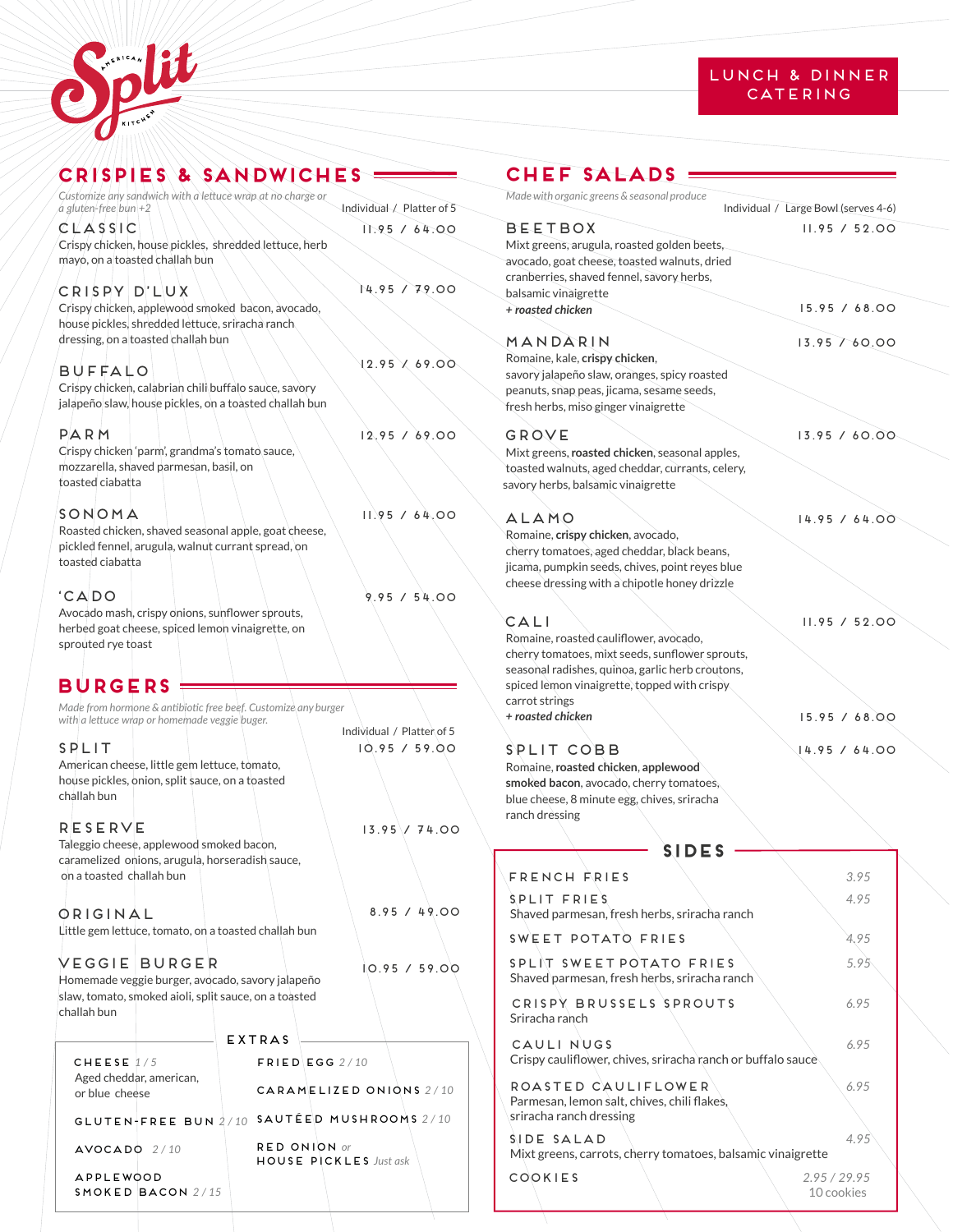

## LUNCH & DINNER CATERING

# **PACKAGES**

*Create the right meal for your event with your choice of burgers, sandwiches & salads* 

### SMALL EVENT **Serves 10-15** 10 Sandwiches or burgers 1 Large salad 10 Cookies

**Serves 15-20**  15 Sandwiches or burgers 1 Large salad 15 Cookies

### 232.00 MEDIUM EVENT 316.00 LARGE EVENT 463.00 LARGE EVENT

**Serves 20-25** 20 Sandwiches or burgers 2 Large salads 20 Cookies

# Order online at **splitEATS.com/CATERING**

### **PICK-UP & DELIVERY AVAILABLE. HAVE QUESTIONS? E-MAIL US AT catering@spliteats.com** Split does not accept orders via phone or email.

Split Bread is a registered trademark of Split Bread, Inc. A 6% surcharge will apply to all orders to help cover the cost of employee benefits. We are not responsible for lost or stolen items. Split prepares wheat, eggs, soybeans, milk, peanuts, tree nuts, and fish in-house and our operations involve shared cooking and preparation areas. The possibility exists for cross contact and we are unable to guarantee that any menu item is completely free of any allergen. \*Consuming raw or undercooked meats, seafood, poultry, or eggs may increase your risk of foodborne illness. Prices and availability subject to change v.2.1.22